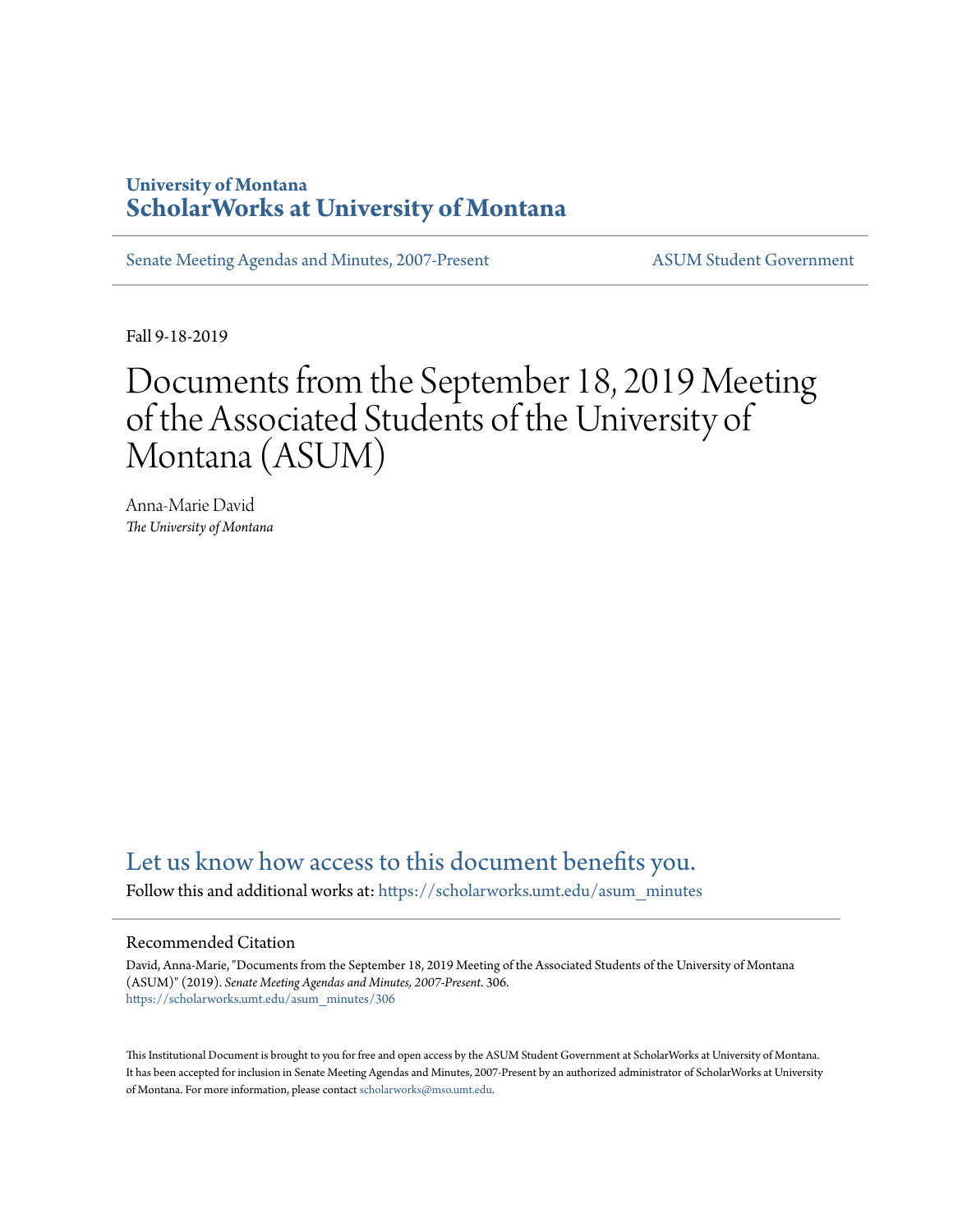#### **ASUM Senate Minutes** *Wednesday September 18, 2019 UC 225, 6 pm*

Chair Hanley Called the meeting to order at 5:58 pm.

Present Senators; Akmal, Anderson, Brennan, Borghesani, Durnell, Flanagan, Fulton, Hahn, Johnston, Kalonde, Kiefer, Nelson, Pfiefer, Powell, Ream, Thompson, and Willmus, Business Manager Parsons, Vice President Hanley, President Belcher. Senators Glueckert, Miranda, Schei, and Tarallo were excused. Senator Charpentier was unexcused.

#### **Approval of Minutes**

- a. Fulton- Willmus UC Called by Anderson. Motion to approve the minutes for September 4, 2019 ASUM Meeting
	- a. Motion Passes

#### **Public Comment**

- a. President Bodnar
	- a. Welcoming statements, and thanks ASUM
	- b. Transition to a place of stability at the University of Montana
		- i. Focus on priorities for action
			- 1. Steady, tangible, measurable progress
			- 2. Student success at center of all that UMT does
	- c. Student participation in shared governance and civic engagement
	- d. Questions:
		- 1. Parsons: Thanks President Bodnar for the cookies
- b. Wall- Student Representative of Outhere Missoula
	- a. Runs student group called 'outhere Missoula'
	- b. Started with 11 members currently have 400
	- c. Self- Introduction
	- d. Outhere is an important part of UMT Culture
	- e. What they do
		- i. Manifest outdoor spaces for LGBTQ+ and Allies to go on trips in the outdoors
		- ii. Real Professional Mentorship
			- 1. On the job training
			- 2. Focus on student success
			- 3. Get meaningful income while going to school
	- f. Thanks ASUM for the Contributions
	- g. Hopes to build Out There into something bigger
	- h. Targeting effective uses of our time and energy
	- i. Nicki Smith- Run a free trip for outhere members
		- i. Ice Climbing Class
		- ii. \$500 value for each seat in the class
	- j. Questions:
		- i. Flanagan- Do you have any recommendations for other student groups to reach your level of success with Outhere?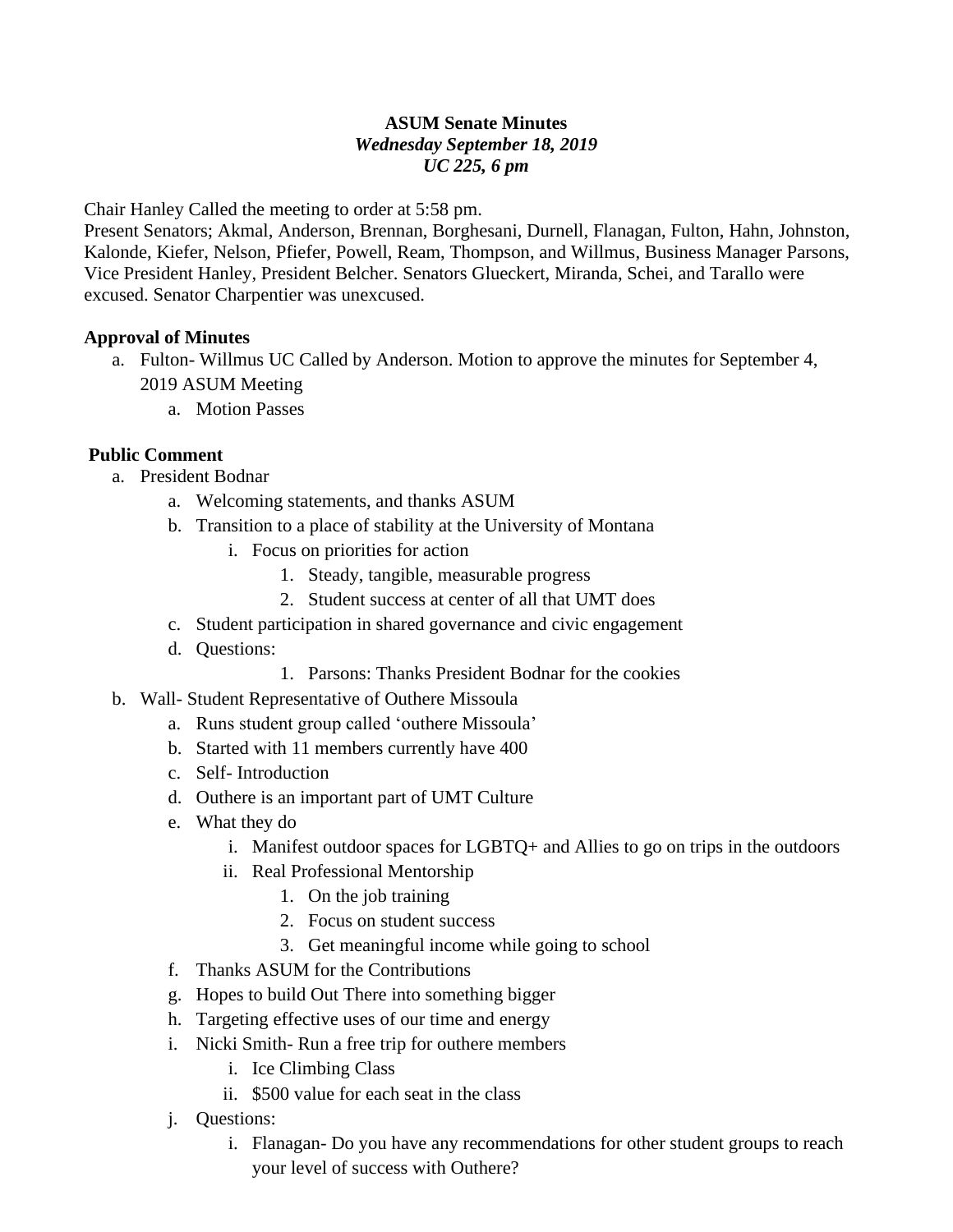- 1. You need to really believe in what you are doing.
- 2. Organization and Task Delegation
- 3. Structures that allow for critical feedback without hurting feelings
- ii. Akmal- How do we get involved with outhere?
	- 1. Contact Outhere
		- a. [Outheremissoula@gmail.com](mailto:Outheremissoula@gmail.com)
		- b. Facebook Group
			- i. To protect privacy of members the facebook is not a public page.
		- c. Instagram
	- 2. If you want to run a trip through Outhere, contact Wall and design an EAP to run a trip through the organization.
- iii. Hahn- Are your career options limited to outdoor industries
	- 1. Right now we focus on careers with Job Security
	- 2. Wall and current members have a lot of contacts with employers and training in outdoor fields
	- 3. Open to other job training and job placement opportunities
- iv. Parsons- Thank you for coming.

#### **Presidents Report**

- a. Special Guests
	- a. Sarah Swagger- Vice Provost for Student Success
		- i. Welcoming statements and Thanks ASUM
		- ii. Self-introductions
		- iii. Stop in an introduce yourselves. (Office is in Room 22)
		- iv. Big Sky Experience
		- v. Will be donating to ASUM Sweet, Art Piece
			- 1. 1000 paper cranes
		- vi. Introducing Bryan Reed
			- 1. Work with ASUM
			- 2. Wrap-around services
				- a. Tutoring, advising, SARK, Veterans Services, etc.
	- b. Bryan Reed- Associate Vice Provost for Student Success
		- i. Self-Introductions
			- ii. Retention and Graduation rates
				- 1. Experience is different for everyone
				- 2. Keep in mind those vulnerable
				- 3. Hope to exchange ideas with ASUM
				- 4. Conduit between ASUM and Administrations
		- iii. Placard Vote to Confirm Bryan Reeds Position
			- 1. Motion Passes
- b. BOR Updates
	- a. OCHE
		- i. If you would like to participate contact President Belcher
	- b. Pay Dues for Montana Associated Students
	- c. Hanley: Find Organization of OCHE in back of ASUM retreat packet
	- d. Approved Tuition Waiver for members of National Guard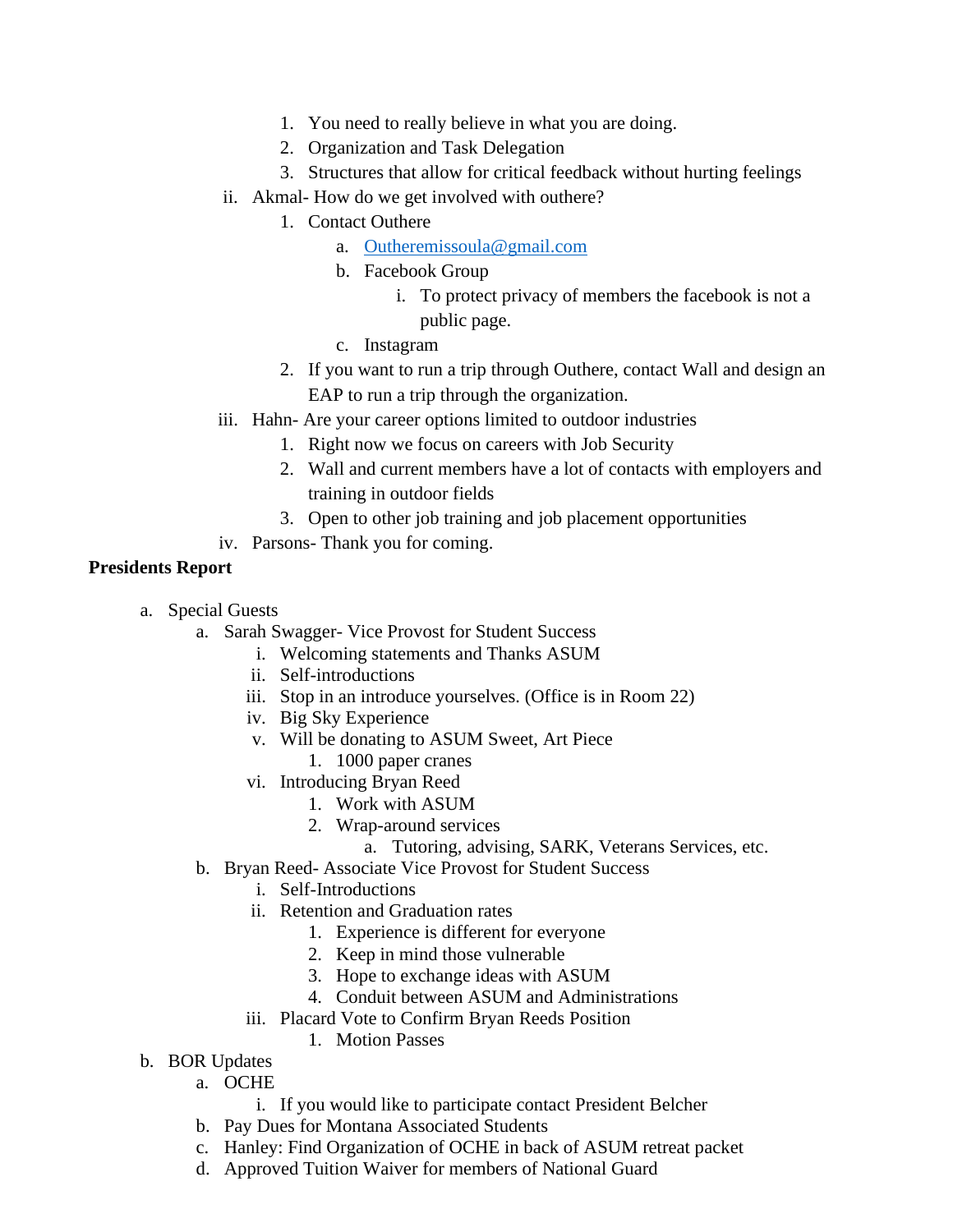- e. Johnston: When does the waiver go into effect?
	- i. President Belcher: Next Semester
- c. Swastika/ Corbin Hall Discussion
	- a. Last Spring, swastika was found, article was written on the subject, Discussion has been
	- b. Pfiefer: Do we know why the Swastika was put there i. No, but we know when
	- c. Willmus: Is Corbin Hall a historical building?
	- d. Thompson: Can you elaborate a bit more about the situation
		- i. The architect that built the building in the 20's
		- ii. At risk for vandalism
	- e. Fulton: Feels a plaque would be the best option stating why it's here. Instead of taking it down.
	- f. Borghesani: States more Historical Context of the Swastika, agrees a plaques is better option to acknowledge history
	- g. Akmal: Was not aware that this existed prior to the meeting, important to acknowledge and move forward, supports plaque
	- h. Johnston: Supports Plaques, confused about what it would say.
	- i. Durnell: Does not support a plaque
	- j. Flanagan: If the symbol is removed and the building loses historical status, what are the other ramifications?
		- i. President Belcher: to our knowledge no other effects except the loss of status
	- k. Flanagan: Do you have insight on what the plaque might say?
		- i. Not yet been discussed
	- l. Pfiefer: Might be good to encourage re-association of the symbol, plaque needs more information about architect and his intention with placing it in the building
	- m. Willmus: Depends on the context on the architect, we should look through the archives to get more information
	- n. Fulton: The orientation of the Symbol has a lot to do with the intent of it. We should not need to hide our history
	- o. Akmal: Does the panel/tile have anything to do with the structural integrity of the building
		- i. President Belcher: Not to our knowledge
	- p. Akmal: Might be able to put the tile in a museum around campus. Should be removed from the building
	- q. Johnston: The architects history might not be well known, it might be a waste of time to spend
	- r. Hahn: Shares more historical context on the swastika
	- s. Hanley: The swastika is not a mirror replica of what Nazi party used/represented
	- t. Willmus: What is the cost of removal?
		- i. President Belcher: Unknown at this time
	- u. Hanley- Nelson UC Called: Motion for Recess
		- i. Motion Passes
		- ii. Called back to order at 6:52 pm
	- v. Anderson- Important to note that we are on native land. To remove it might be a disservice to native American students on campus
	- w. Akmal: This specific symbol with the dots is not associated with the Nazi Party at all. Significance in Hindi, and other Native American cultures
	- x. Flanagan: Comments on The Diversity Advisory Council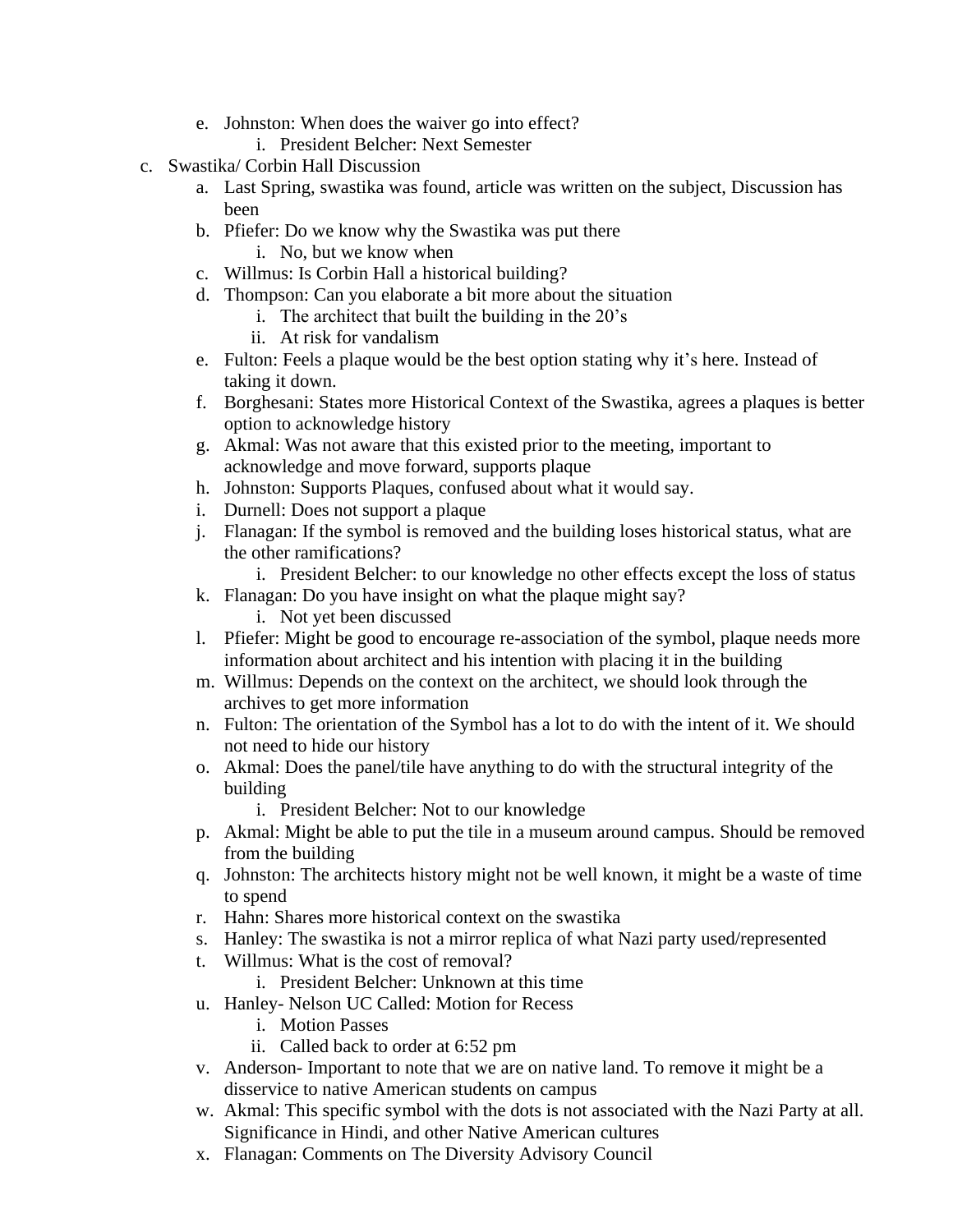- y. Akmal: Does the other building the architect design have the same style of swastika i. No
- z. Akmal: Is it (Swastika on other building built by the same architect) going in a similar direction?
	- i. President Belcher: Does not remember the orientation of the other swastika.
- aa. Johnston: We should look up architecture plans in the Archives.
- d. Debt Consolidation Discussion
	- a. University has recently consolidated its debt
	- b. Freed up capital that can be spent on major capital improvements
	- c. Non-taxable needs to be spent in the next 3 years
	- d. Pledged for energy reduction
	- e. 25 million dollars left to invest
	- f. Student Survey on what they would like to see improved
	- g. Turn Recommendations to OCHE by November 1
	- h. Senate Recommendations:
		- i. Akmal- Renovations of Dorms, Reinvesting capital to invest on campus and help retention
		- ii. Johnston- Worked on Specific Dorms where they want students to interact
		- iii. Kiefer- Solar Panel Projects
			- 1. Belcher- Solar Panels don't save cost as much as other energy saving
		- iv. Willmus- Renovations to West Campus- Missoula College
		- v. Belcher- Email these suggestions
		- vi. Flanagan: Can you give more background on the energy projects?
			- 1. Belcher: Improvements to energy production currently on campus
		- vii. Fulton- Invest in other buildings on campus for example the music building
		- viii. Durnell:
		- ix. Akmal- Concerns about asbestos in other building, replacing tiles in those buildings
		- x. Pfiefer- New Parking options
		- xi. Willmus- Asbestos; standard practice to include asbestos problems in budget
		- xii. Parsons- ASUM office
		- xiii. Johnston- Any talks about UC renovations?
			- 1. Belcher: Large motivating measure is for auxiliary facilities that are lack-luster
		- xiv. Borghesani- Any talks about renovating older buildings? Lead issues.
		- xv. Belcher: Right now there is not proposal, looking for input from faculty and students
		- xvi. Flanagan- Showers in dorms to renovation, and parking
- e. Real College Reminder
	- a. Sent an email last week.
	- b. Allowed Kat Cowley access to grant funding,
	- c. Shows effectiveness of food pantry
	- d. Fill out the survey
		- i. \$100 gift card
- f. Committee Updates
	- a. Sustainability Coordinator Search
		- i. Hired new Coordinator, Maddy Jones
- g. OPM Update
	- a. Durnell: Student Vision is first priority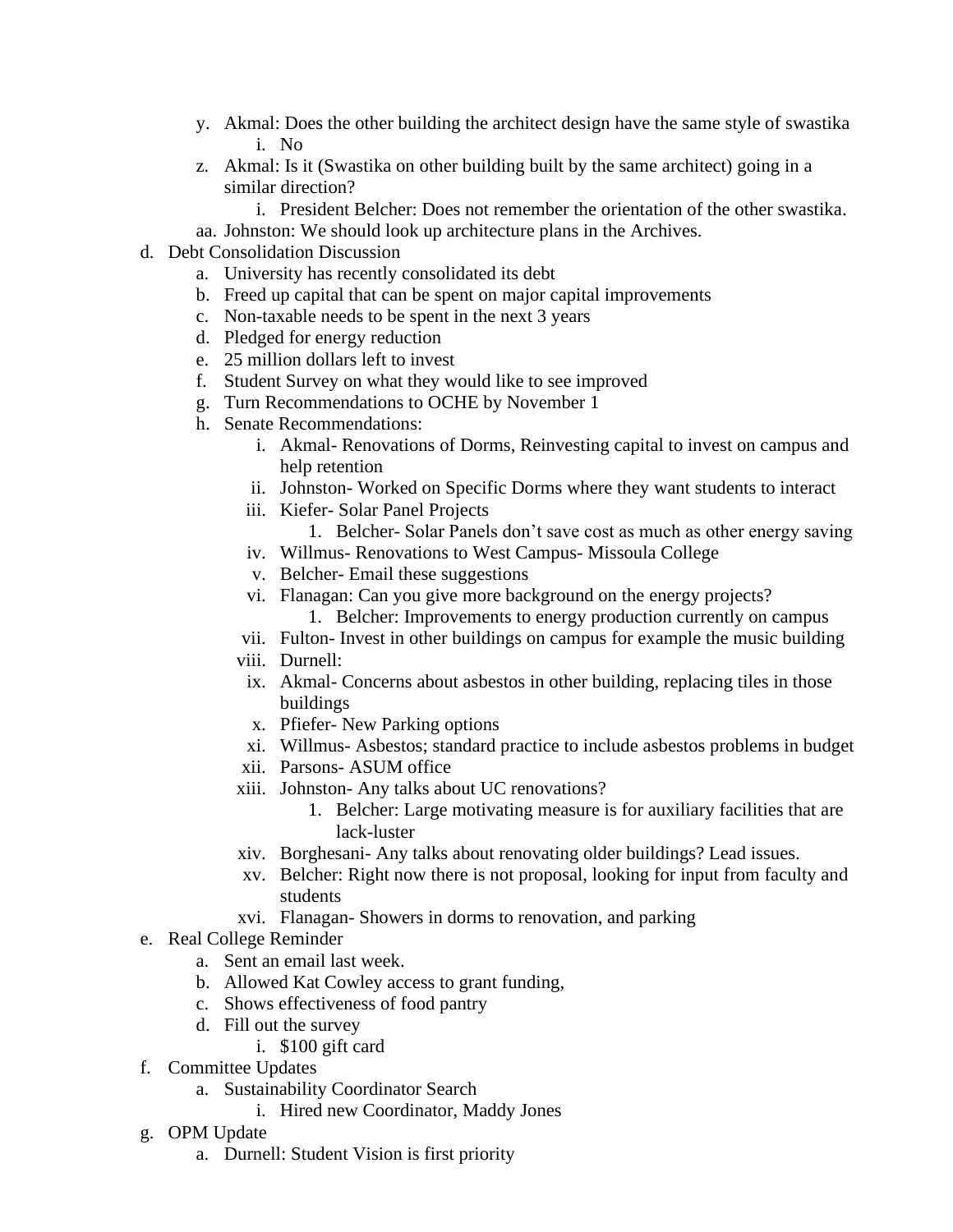- i. Need to hold them to this statement
- ii. Online classes
- h. Other
	- a. Online Public Comment
		- i. Durnell: Food Prices. Should we point them to Camp Howard with their questions in public comment?
		- ii. Durnell: Is this a direct conversation we should be having with Camp Howard and UM Dining. (Food Prices)
			- 1. Belcher;
		- iii. Flanagan- Seth's Comment- Recommends the UM Food Pantry, should come to ASUM office, will be reaching out via email.
		- iv. Fulton- Seth's Comment- UM Dining completes with other stores in town,
		- v. Flanagan- Thank you to Rory and Kelly for reaching out, and appreciate their comments
	- b. Move deadline to submit public comment to Wednesday at 12. Would you like it in binders or via email
		- i. Johnston: Email
		- ii. Flanagan: Email, as long as its
		- iii. Anderson: Would prefer paper copies
		- iv. Durnell: Yield
		- v. Akmal: Prefer Paper
		- vi. Fulton: Prefers Paper
		- vii. Nelson: Both
		- viii. Durnell: Email, Its sustainable
		- ix. Willmus: Email
		- x. Thompson: Email
	- c. Reminder about next BOR
		- i. Wed-Fri at MSU
		- ii. Flanagan: Do we take a university vehicle back?
		- iii. Flanagan: Can we take our own transportation to the BOR if we plan to stay for the Griz-Cat game?
			- 1. President Belcher: Yes
		- iv. Johnston: Will they be discussing OCHE at this meeting?
		- v. Akmal-Do we need to find our own tickets if we choose to attend griz-cat?
			- 1. Parsons: Verbal Commitment from Blossoms about holding tickets for ASUM members
		- vi. Borghesani- When is the sign up for this BOR meeting?
			- 1. Contact President Belcher or VP Hanley
		- vii. Parsons: Can you elaborate on excusals from class
			- 1. Contact President Belcher
		- viii. Fulton: What hotel would we be staying in for BOR?
			- 1. Country Inn
			- ix. Akmal- Can we stay at separate lodgings?
				- 1. Yes

#### **Vice Presidents Report**

- a. Committee updates
	- a. Akmal- Ad Hoc Committee, Is this a place limit on this committee?
		- i. Hanley: These placeholders can change.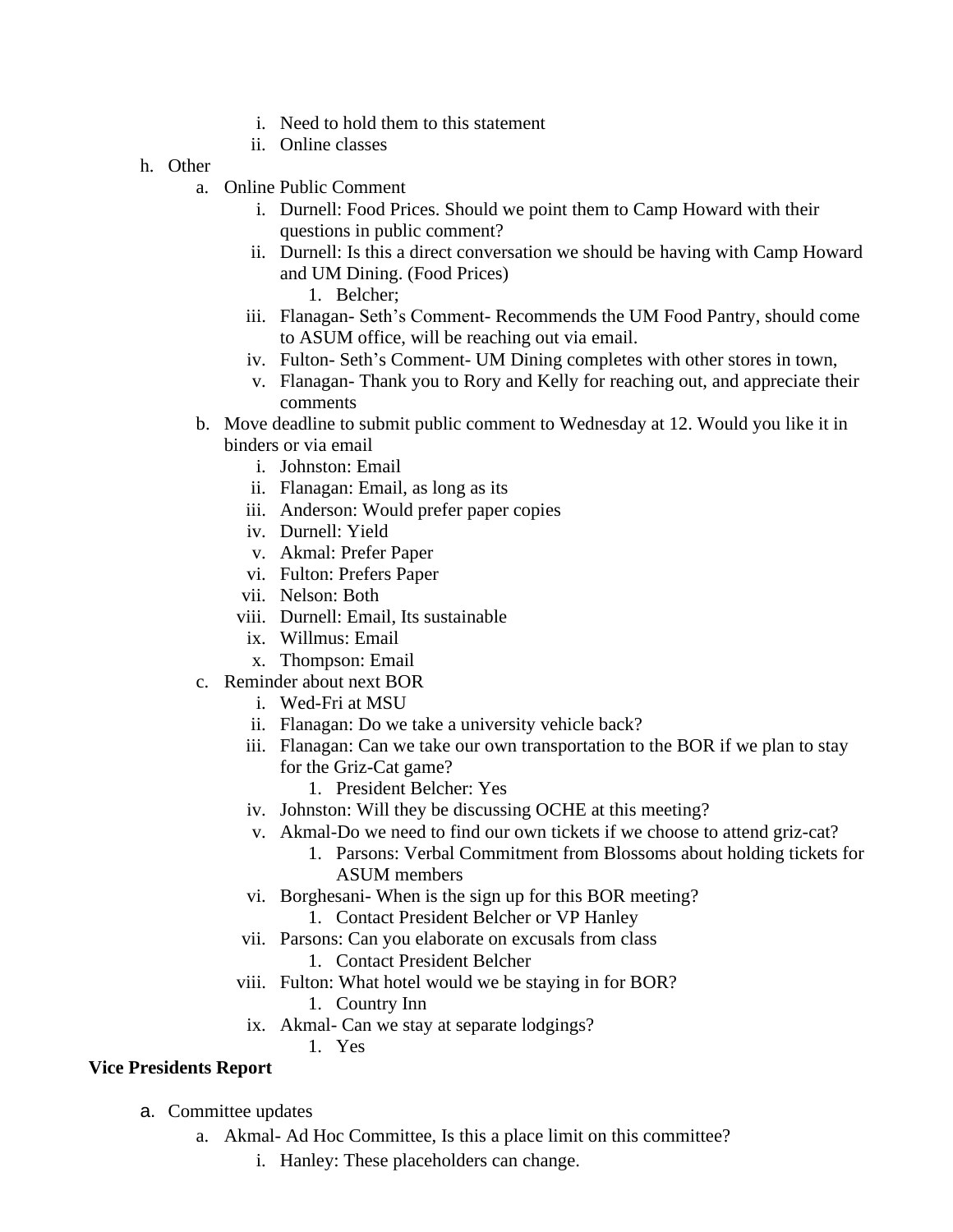- ii. Anderson-Akmal UC Called by Willmus- Motion to approve Committee **Assignments** 
	- 1. Motion Passes
- b. Committee interests
	- a. Vacant spots on ASUM Committees
		- i. If you are interested email VP Hanley
	- b. Also Extends to University Committees,
		- i. Look how many students spots are available online
		- ii. If they are not on the website email VP Hanley
		- iii. Send VP Hanley a note if you are having problems with their University Committees,
		- iv. If you have been connected to the chair but have not been emailed yet please contact VP Hanley
- c. SAL Social
	- a. Held in Student Group Resource Center Tuesday 6-8
	- b. Hand out fliers to advertise the event
	- c. Most likely with be moved to UC 225,
	- d. If you plan on attending, try to interact with
	- e. Anderson: Can we table in other areas on campus?
	- f. Flanagan: If you need outreach through DHC let him know.
- d. SB13-19/20: Resolution Creating the UM Food Pantry Oversight Board
	- a. President Belcher: Codifying Oversight board that already exists, has been an effective models for them
	- b. Akmal-Discussion C Move to change line 51 to read 'Alexandra' i. Motion Withdrawn
	- c. Akmal-Anderson UC Called by Belcher to Remove Alex Akmal Section of Resolution
		- i. Motion Passes
	- d. Anderson: Can you define sub agency in this function?
		- i. Belcher: We do not currently have a definition for sub agency.
	- e. Durnell: Is Sub-agency defined in the bylaws?
		- i. Hanley: Not currently
	- f. Anderson: Who would chair this committee? It is not indicated in the Resolution
		- i. Hanley: The Food Pantry Coordinator
	- g. Akmal: Supports this resolution
	- h. Nelson- Why was this not proposed in new business, and go through committee
		- i. There is no current oversight board for the agency, and they are currently operating under a time crunch.
	- i. Anderson: Wants to support this resolution, but we have not defined sub agency. Not sure if we as ASUM Should be deciding this or if it should be for the oversight board of the renter center.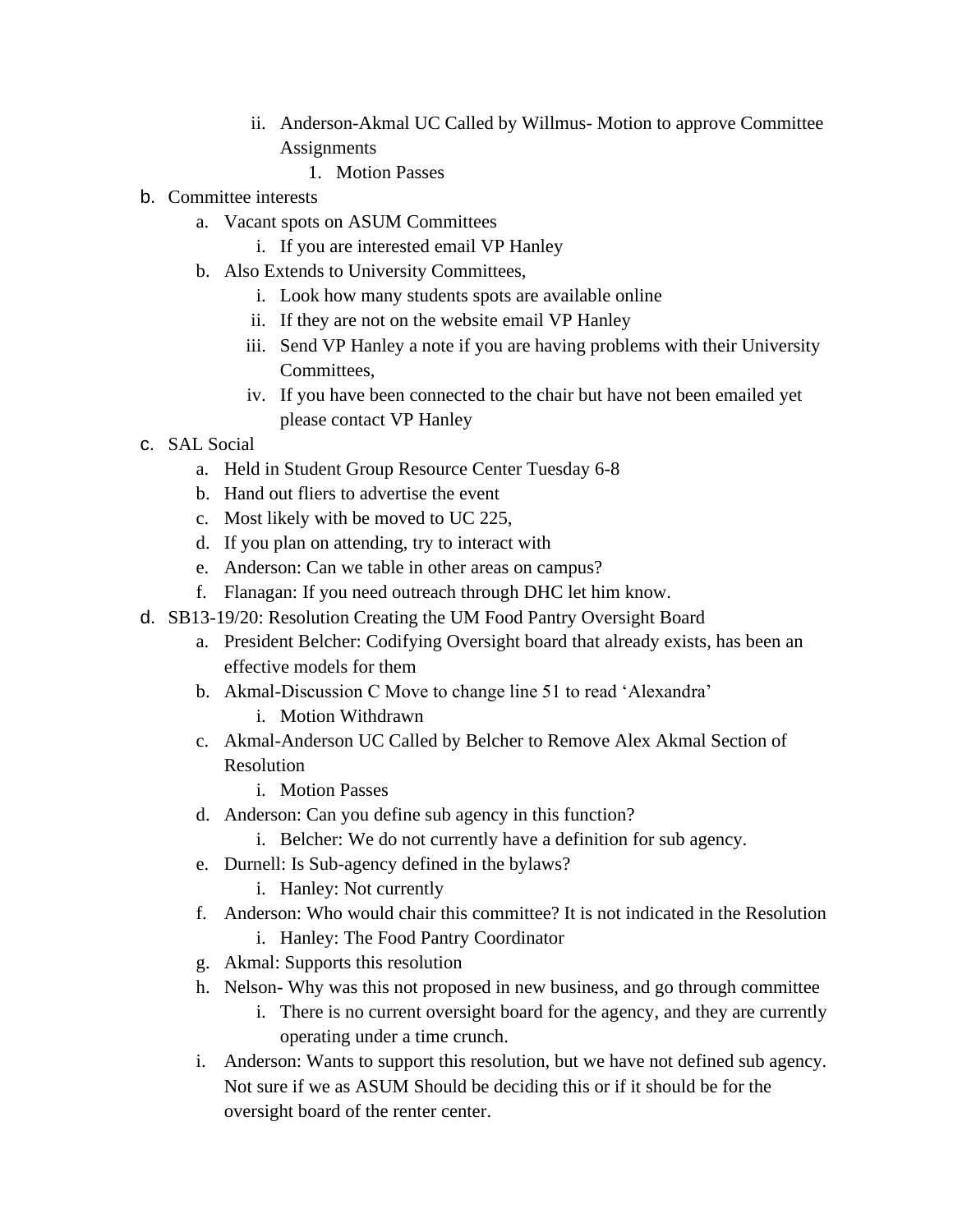- j. Johnston; Defining a sub-agency would be hard, and would not be quick, appears that we are creating an oversight board but not a committee, what is the justification for this?
- k. Fulton- We don't have sub agency committee in bylaws. Does not support this resolution.
- l. Fulton-Anderson. Motion to table to later date.
	- i. Fulton: We don't have actual bylaws to follow
	- ii. Akmal: A lot of structural issues and bylaws that need to be changed, a better option might be to send to committee and not table
	- iii. Durnell: Also encourage to send to committee. Not to table
	- iv. Nelson-supports sending to committee, not to table.
	- v. Motion Withdrawn
- m. Flanagan: Can you give more background for why this resolution was created under the time crunch?
	- i. Hanley: Cannot confirm senators to it until it is incorporated in governing documents.
	- ii. Belcher: Kat Cowley is concerned about being able to carry out current projects without this resolution.
- n. Anderson- Akmal- send to R&A and Housing Board
	- i. Anderson: A lot of structural issues with this resolution, this should not be rushed, and would like to see more senator input.
	- ii. Motion Passes

## e. Committee Reports

- a. Pre Professional Program Majors
	- i. Classify as Cohort instead of Major
	- ii. Transfer Pathways from Helena College
		- 1. Common Course Numbering to make transferring easier
	- iii. Elect a Chair Elect
	- iv. Fulton: Can any student come to these meetings? (ARSC)
		- 1. Hanley: Yes.
	- v. Durnell: Did all the Senate Seats get filled?
		- 1. Hanley: Two spots open
	- vi. Belcher: Any Senator can attend any meeting unless it is confidential
- b. Mansfield Center Search
	- i. Finalized Interview Questions
- c. College of Business Dean Search
	- i. First Meeting next week
		- 1. Implicit bias training
		- 2. Email VP Hanley with any questions
		- 3. Sending out updates on this Dean Search
- f. Other
	- a. United Food having event this Friday
		- i. Email Kat at UM Food Pantry, or group chat with any questions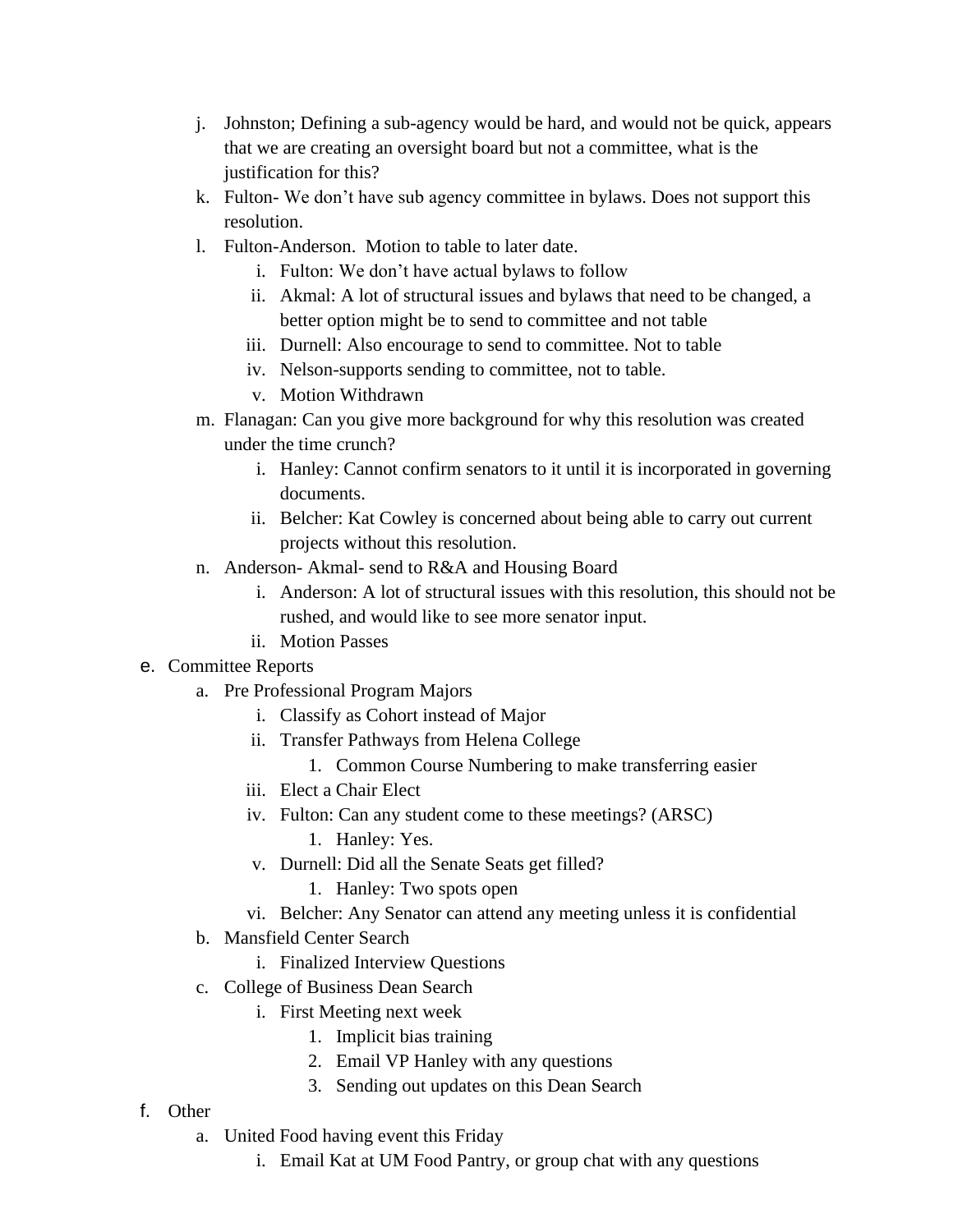ii. Belcher: Sit at table and package prepackage meals that will be distributed to children that qualify for free and reduced lunch over the weekend.

#### **Business Manager's Report**

**Zero-Base Carryover: \$145,397.99 S.T.I.P.: \$219,269.06 Special Allocation: \$21,280.40 Travel Allocation: \$35,959.00 (\$35,743) Union Emergency: \$6,000.00**

- a. Student Group Recognition
	- a. Saw over 108 Student Groups
	- b. Changed Forms this year
		- i. To reduce paper
	- c. Groups can still get recognized after this point
- b. Travel Allocation Account
	- a. Next meeting will be long
	- b. Over 15 groups have turned in travel requests
	- c. Meeting Sunday to discuss travel
	- d. Flanagan: What would be the difference between emergency travel and special allocation?
- c. Committee Reports
	- a. Sports Union
		- i. Do not Currently have Sports Union Chair
		- ii. Stepped in to Chair first meeting
		- iii. Discussed hiring new Sports Union Coordinator
		- iv. Also need to vote on Sports Union President
- d. Birthdays
	- a. Senator Akmal's Birthday
	- b. Fulton- Akmal UC Called by Belcher. Motion for 15 recess
		- i. Motion Passes
	- c. Called back to order at 8:10 pm
- e. Other
	- a. Excited to Recognize groups tonight

#### **Committee Reports**

- i. Anderson- Graduate Council
	- a. Met today
	- b. Approved 4+4 plan between UMT and Carol College to establish
	- c. Changed policy language to include accelerated masters
	- d. Set Timeline for Fall for course evaluations
	- e. Continuous Registration for graduates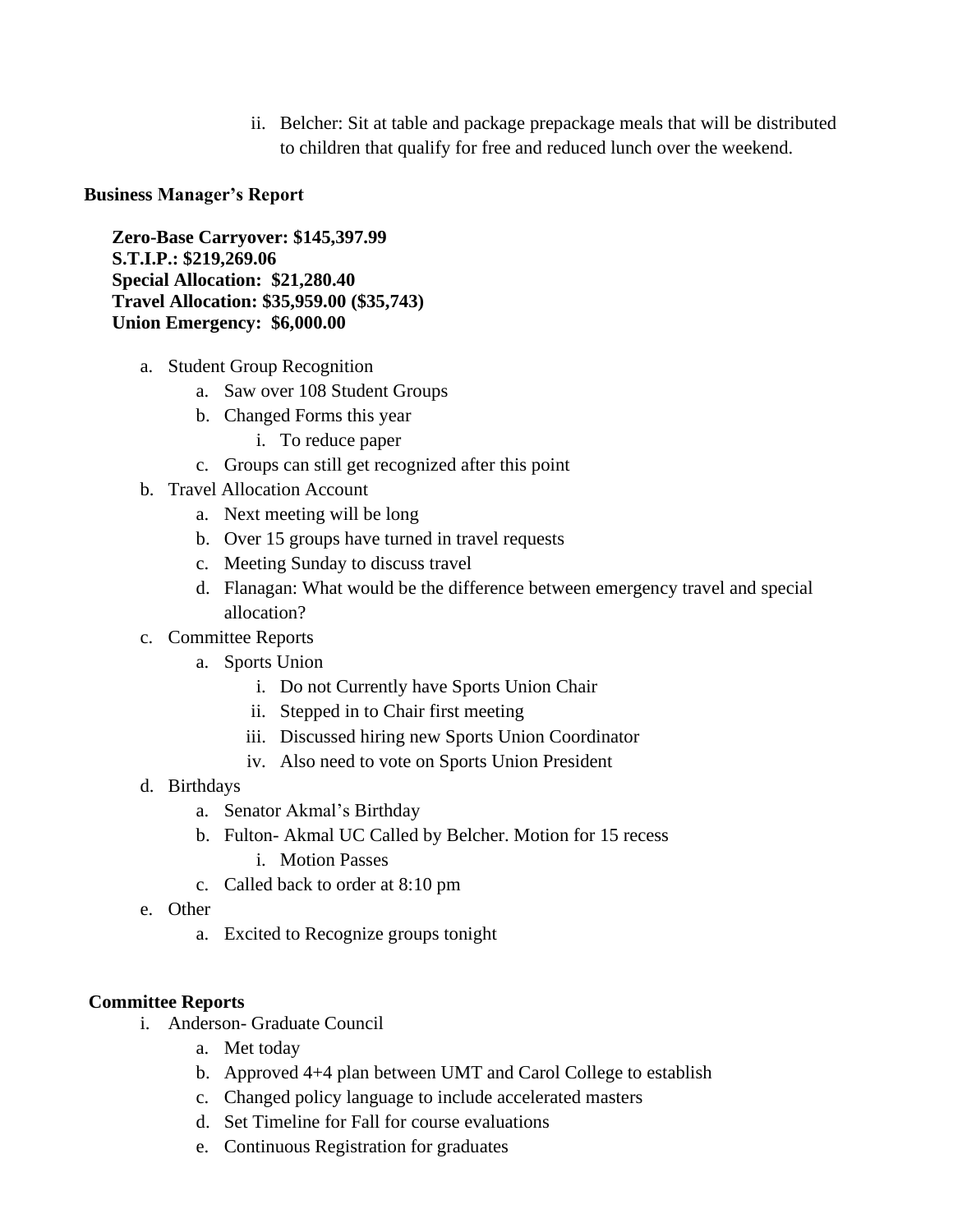- f. Johnston: Is there talks about how the  $2+2$  works with out of state schools
	- i. Currently only aware of in state programs and schools
- j. Fulton
	- a. Search for deans of arts and Media
	- b. Want to improve
- k. Kiefer- Sustainable Campus Committee
	- a. Combined Power Plan
		- i. Produce its own energy
	- b. Private Bids on Solar Panels
	- c. UC and UM Dining working on plan to increase compost on campus
	- d. Met to discuss fundraising for the year
- l. Akmal- Mentor Report
	- a. Looking for input on freshman seminar
	- b. Student input on what faculty need to focus on for student success.
- m. Gen ED
	- a. Finally Have a Chair- Greg Peters and Ginger Collins
	- b. Changes in Meeting 4-5 every other week
	- c. Prioritize more on Gen Ed work instead of Gen Ed Reform,
		- i. Rolling reviews covering H X and Y
		- ii. Clean up other Gen Ed Classes
- n. Ream- Student Com
	- a. How things are being funded
	- b. Changing meeting time
- o. Flanagan- Fulton UC Called by Belcher: Motion to provisionally recognize the following groups

| 5.04 <sub>P</sub>                                  |
|----------------------------------------------------|
| 1000 New Gardens                                   |
| <b>Artist Collective</b><br>2.                     |
| <b>Advocates for Non-Violence</b><br>3.            |
| Air/Waste Management Association<br>4.             |
| Alpha Kappa Delta<br>5.                            |
| Alpha Omega/Simple Truth<br>6.                     |
| <b>American Choral Directors Association</b><br>7. |
| 8. American Fisheries Society                      |
| 9. American Indian Science and Engineering Society |
| 10. American Marketing Association                 |
| 11. American String Teachers Association           |
| 12. Anthropology Student Association MASA          |
| 13. Ascend College Ministry                        |
| 14. Baby MAMA                                      |
| 15. Backcountry Hutners/Anglers                    |
| 16. Big Sky Taekwondo                              |
| 17. Black Student Union                            |
| 18. Cantemus Choir                                 |
| 19. Catholic Campus Minsirty                       |
| 20. Central/Southwest Asian Club                   |
|                                                    |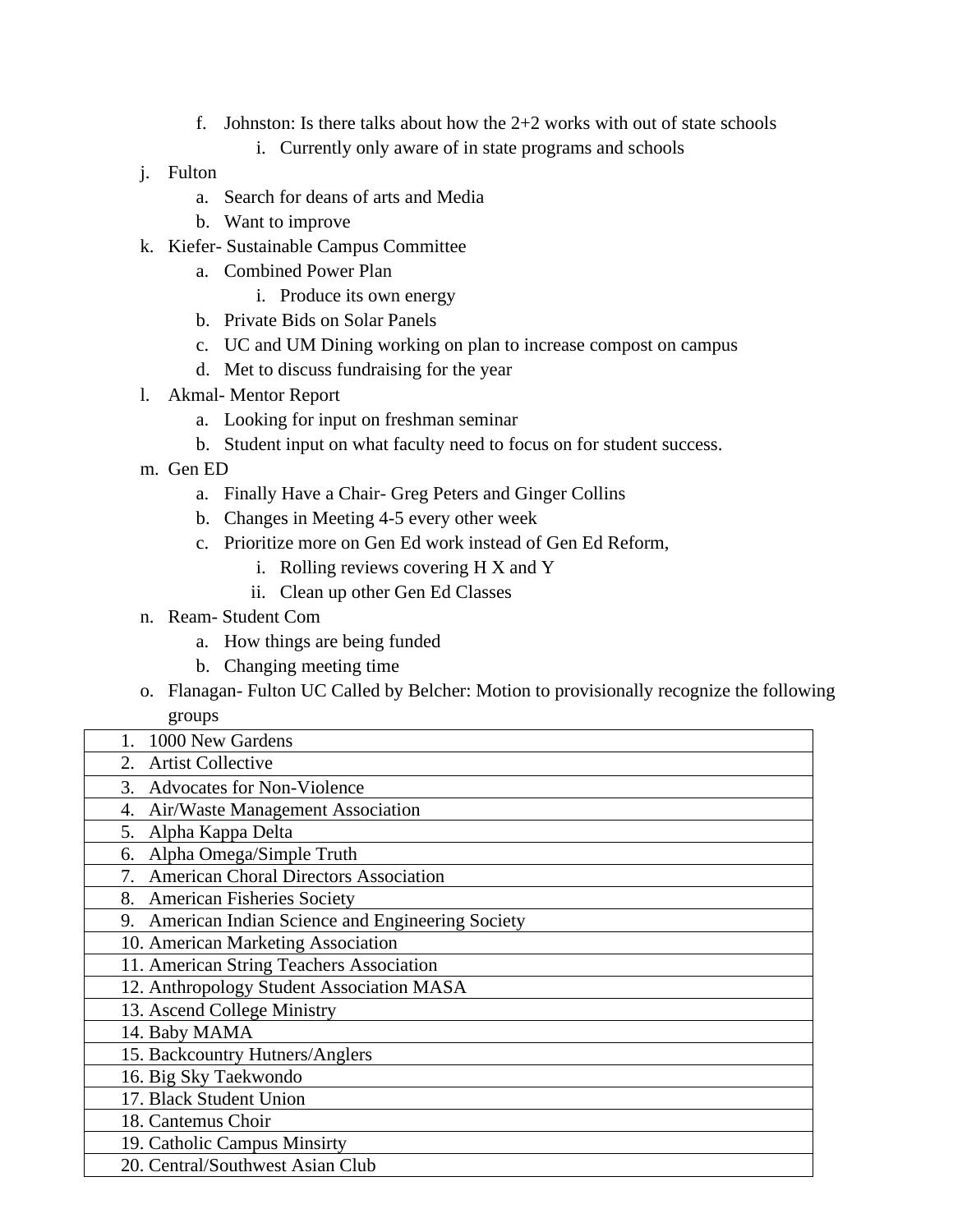| 21. Chamber Chorale                               |
|---------------------------------------------------|
| 22. Chemistry Club                                |
| 23. Chi Alpha (XA) Christian Fellowship           |
| 24. China Table                                   |
| 25. Chinese Student and Scholar Association       |
| 26. Circle K                                      |
| 27. Clarinet Studio                               |
| 28. Climate Action Collective                     |
| 29. Climate Response Club                         |
| 30. Collectible Card Game Club                    |
| 31. Composers Club                                |
| 32. Criminal Law Group                            |
| 33. Criminology Club                              |
| 34. Cru                                           |
| 35. Delight Ministries                            |
| 36. Economics Club                                |
| 37. Emmaus Campus Ministry                        |
| 38. Exercise Science Student Association          |
| 39. Fencing Club                                  |
| 40. Fire Ecology & Management Student Association |
| 41. Flute Choir                                   |
| 42. Folklore Society                              |
| 43. Forensics                                     |
| 44. Forestry Student Association                  |
| 45. Gaming Den                                    |
| 46. German Club                                   |
| 47. Grizzly Stomp                                 |
| 48. Hang gliding and Paragliding Club             |
| 49. Historical Society                            |
| 50. Hockey Club                                   |
| 51. Horn Club                                     |
| 52. Hurling                                       |
| 53. Internat'l Forestry Student Association       |
| 54. Internat'l Muslim Student Association         |
| 55. Intervarsity Christian Fellowship             |
| 56. Irish Club                                    |
| 57. Japanese Student Association                  |
| 58. Jazz Band                                     |
| 59. Keyboard Society                              |
| 60. Lambda Alliance                               |
| 61. Lambda Alpha                                  |
| 62. Linguistics Club                              |
| 63. Men's Ultimate Frisbee_Smokejump              |
| 64. Mental Health Allies                          |
| 65. MISA                                          |
| 66. MontPIRG                                      |
| 67. MT Woodsmans Team                             |
| 68. Native American Law Student Association       |
|                                                   |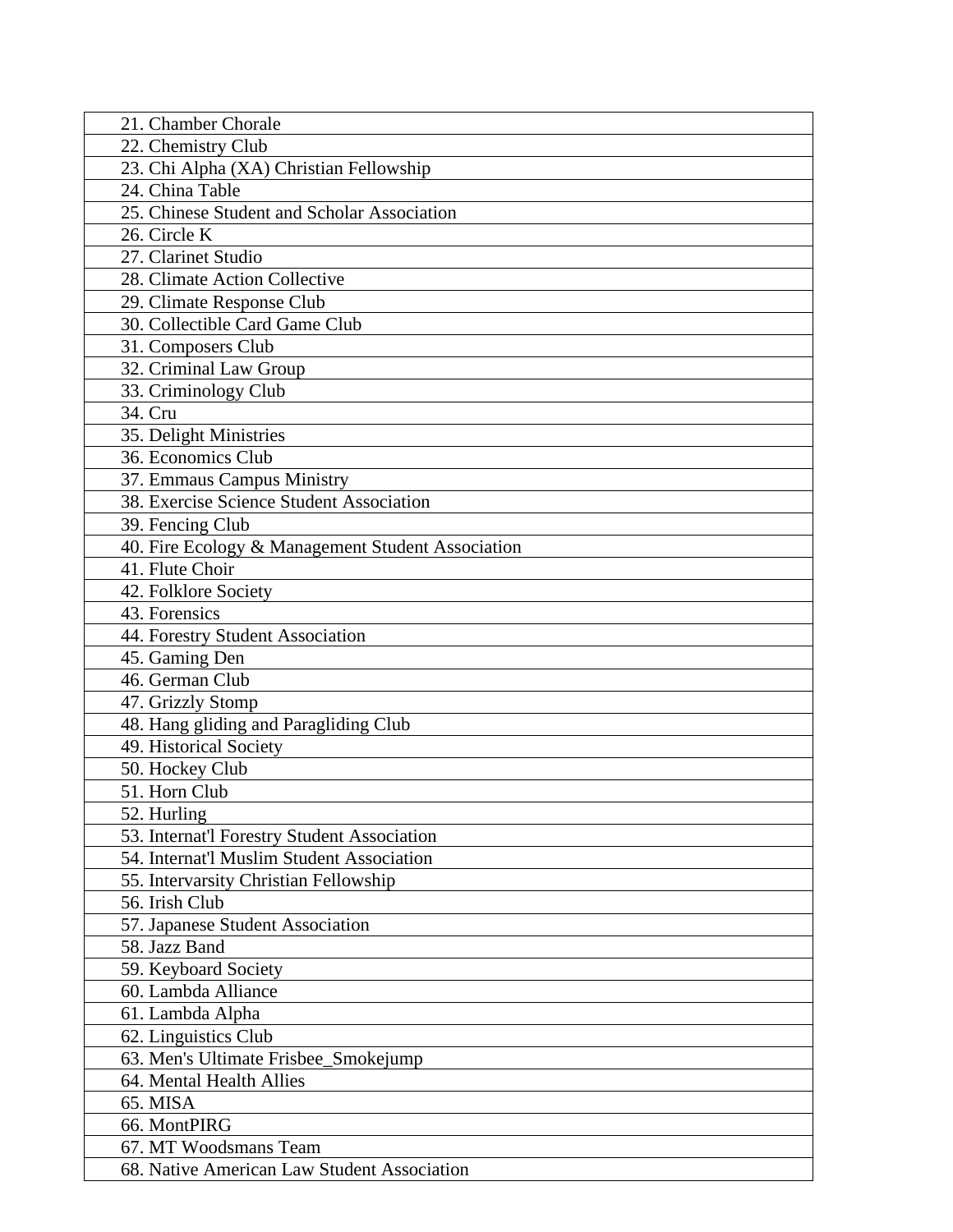| 69. Nat'l Association for Music Ed.                   |
|-------------------------------------------------------|
| 70. Nat'l Association of Teachers of Singing          |
| 71. NSSLHA                                            |
| 72. Opera Theater                                     |
| 73. Order of Omega                                    |
| 74. Outhere Missoula                                  |
| 75. Pacific Islanders                                 |
| 76. Panhellenic Council                               |
| 77. Percussion Club                                   |
| 78. Philosophy Society                                |
| 79. Physical Therapy Student Association              |
| 80. Pillowfight                                       |
| 81. Pokemon GO Club                                   |
| 82. Pre-Physical Therapy Club                         |
| 83. Psychology Graduate Student Association           |
| 84. Reading Student Group Association                 |
| 85. Resonate Church                                   |
| 86. Russian Club                                      |
| 87. Saxophone Studio                                  |
| 88. Ski/Snowboard Club                                |
| 89. Smash Club                                        |
| 90. Society for Ecological Restoration                |
| 91. Society of American Foresters, UM Student Chapter |
| 92. Society of Physics Students                       |
| 93. Student Rec Association                           |
| 94. Symphony Orchestra                                |
| 95. Trendsetters at the U                             |
| 96. Tuba & Euphonium Choir                            |
| 97. UMArts                                            |
| 98. UMATSA                                            |
| 99. UMECA                                             |
| 100.<br><b>UM Flat</b>                                |
| 101.<br>University Choir                              |
| 102.<br><b>UTOPIA Montana</b>                         |
| 103.<br><b>Whitewater Club</b>                        |
| 104.<br><b>Wildlife Society</b>                       |
| 105.<br><b>Women's Resource Center</b>                |
| Younglife<br>106.                                     |
| Zootown Cabaret<br>107.                               |
| 108.<br><b>Wind Music Association</b>                 |

a. Motion Passes

### **Unfinished Business**

#### **New Business**